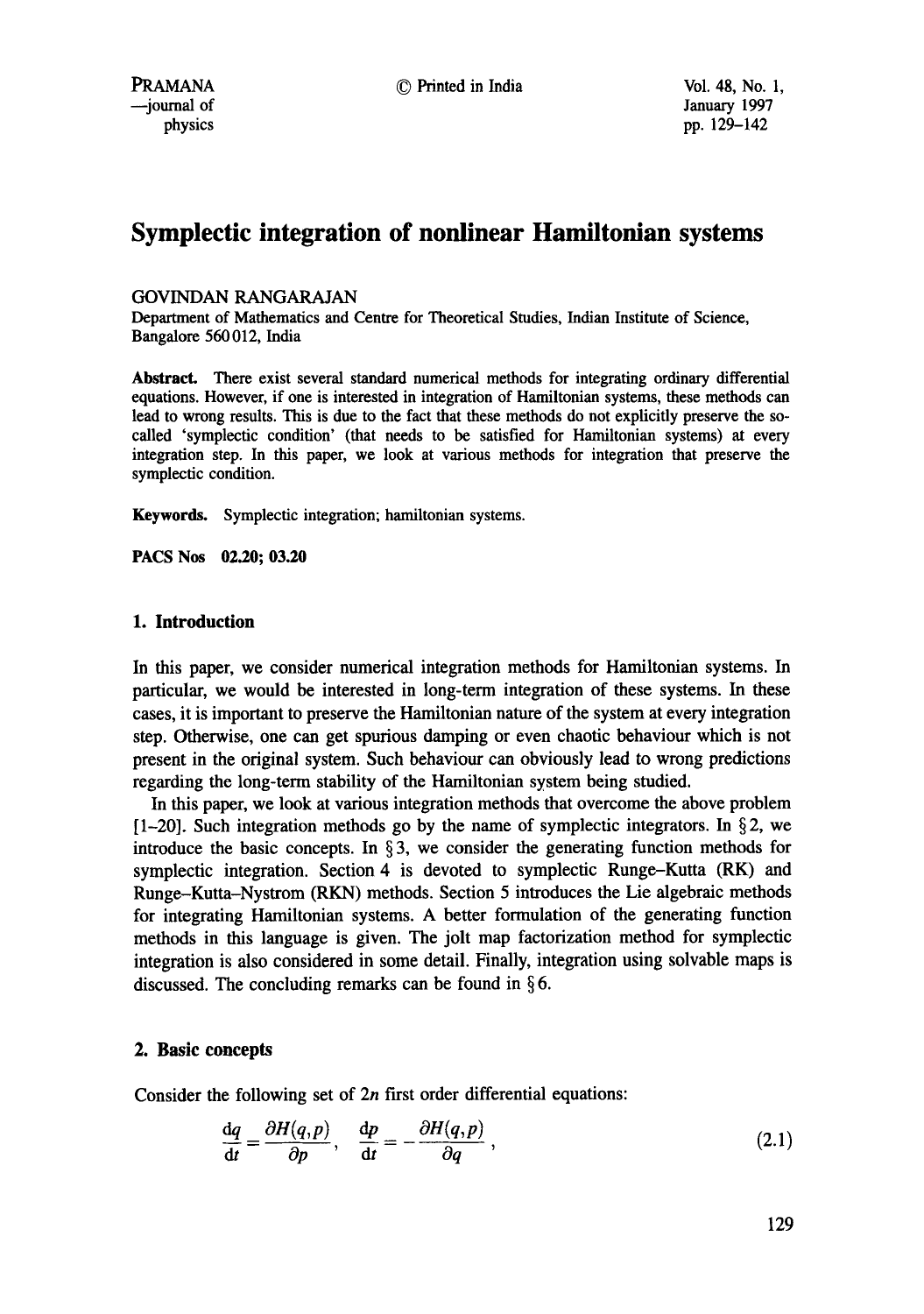

Figure 1. Numerical integration results using a non-symplectic fourth-order Taylor series map for the anharmonic oscillator. The initial condition used is  $(q_1(0),$  $p_1(0)$  = (0.8, 0.0).

where q,  $p \in \mathbb{R}^n$ . The initial conditions are given by  $q(t_0)=q_0$  and  $p(t_0)=p_0$ . The above system of differential equations defines a Hamiltonian system where the Hamiltonian function H is a function of the variables  $q_i$ ,  $p_i$  ( $i=1,2,\ldots,n$ ). The variables  $q_i$  and  $p_i$  constitute the phase space of the Hamiltonian system. Typically, *qi's are the* (generalized) coordinates and *p{s the* (generalized) momenta of the system.

Consider the Poisson bracket [,] of two phase space functions  $f(q,p)$  and  $g(q,p)$ defined as

$$
[f(q,p),g(q,p)] = \sum_{i=1}^{n} \left[ \frac{\partial f}{\partial q_i} \frac{\partial g}{\partial p_i} - \frac{\partial f}{\partial p_i} \frac{\partial g}{\partial q_i} \right].
$$
 (2.2)

Hamiltonian systems possess the remarkable property that they preserve the fundamental Poisson bracket *[qi,Pj],* that is

$$
[q_i(t), p_j(t)] = [q_i(0), p_j(0)], \quad \forall \ i, j. \tag{2.3}
$$

Equivalently, Hamiltonian systems preserve the symplectic 2-form  $dp \wedge dq$ . This condition is called the symplectic condition.

In general  $H$  is a complicated function of  $q$ 's and  $p$ 's. Consequently, the resultant equations of motion [cf. eq. (2.1)] are nonlinear ordinary differential equations. Generically, such systems of nonlinear equations do not admit an analytic solution, that is, the system is non-integrable. Hence, one is forced to integrate these sets of ordinary differential equations numerically. There exist several standard methods for

## *Pramana - J. Phys.,* Vol. 48, No. 1, January 1997 (Part I)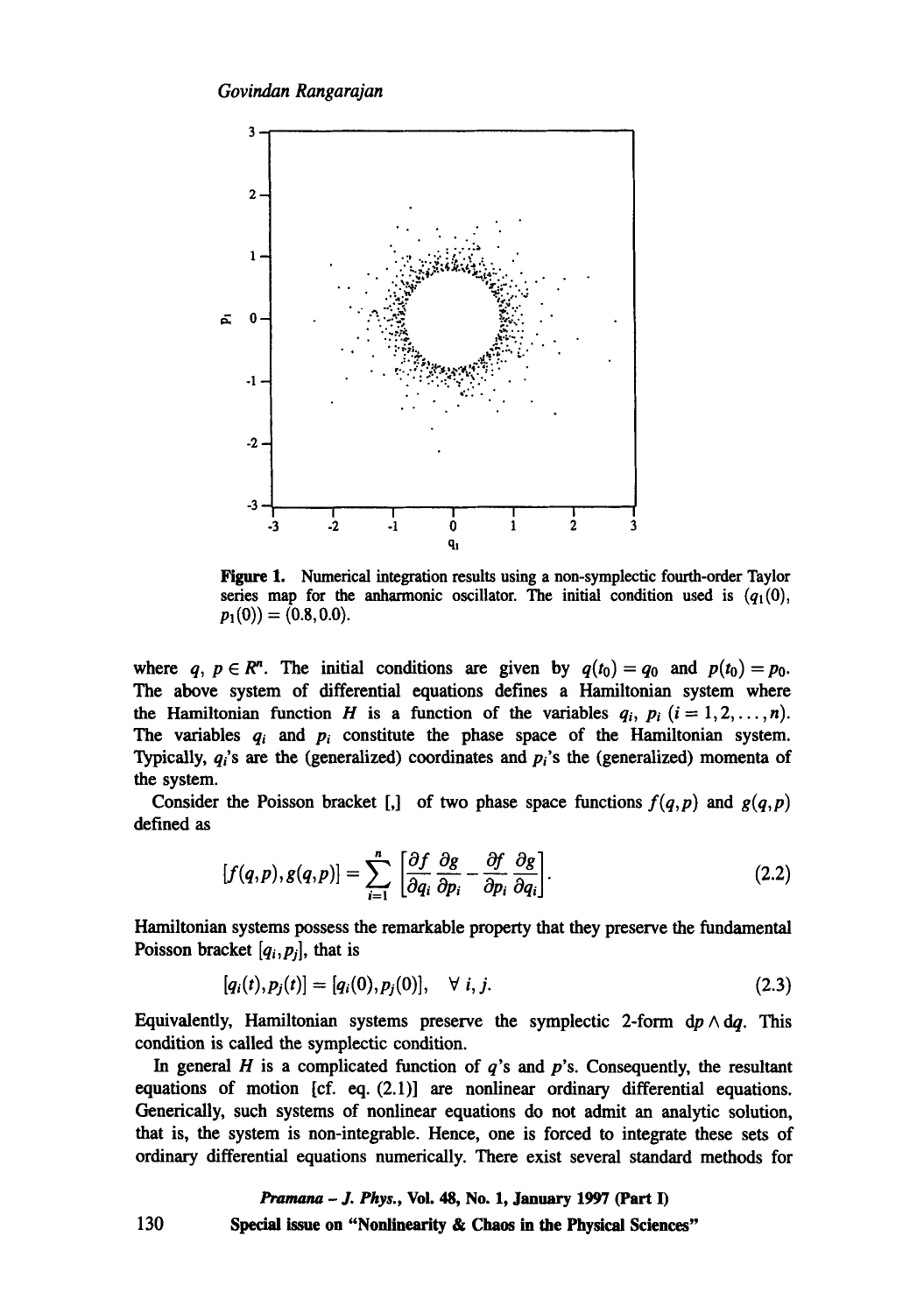

Figure 2. Numerical integration results using the exact symplectic map for the anharmonic oscillator. The initial conditions used are  $(q_1(0),p_1(0))=(0.8,0.0)$ , **(1.2,0.0), (1.6,0.0), and (2.0,0.0).** 

numerical integration of a system of first order ordinary differential equations. However, these are general purpose methods and are not geared explicitly towards Hamiltonian systems. In particular, they do not preserve the symplectic condition at every step. For short-term integration this does not lead to much problems. For long-term integration, these non-symplectic methods can be a disaster. Since the symplectic condition is not preserved, even the qualitative nature of the solutions obtained by these methods can be very different from that of the exact solution. For example, one can get spurious damping or chaos where there is none. This can lead to wrong deductions regarding the long-term stability of the Hamiltonian system in question.

An example of how things can go wrong is shown in figure 1. This figure gives the result of integrating the nonlinear Hamiltonian system defined by the following Hamiltonian using a non-symplectic method

$$
H = \frac{q_1^2 + p_1^2}{2} - \frac{q_1^4}{24}.
$$
 (2.4)

Looking at the figure, one might conclude that chaotic behaviour is present in the system. However, the exact solution of the system exhibited in figure 2 shows that this is not true. One way to avoid such a situation while using non-symplectic methods is to reduce the step size so that the symplectic violation is very small at each step. However, the computational cost of such a procedure for long-term numerical integration would be prohibitive. Therefore, one is lead to look for integration schemes which explicitly preserve the symplectic condition at every step. Such schemes are called symplectic integration methods and we look at some of them in the following sections.

*Pramana - J. Phys.,* Vol. 48, No. 1, January 1997 (Part I) Special issue on "Nonlinearity & **Chaos in the** Physical Sciences" 131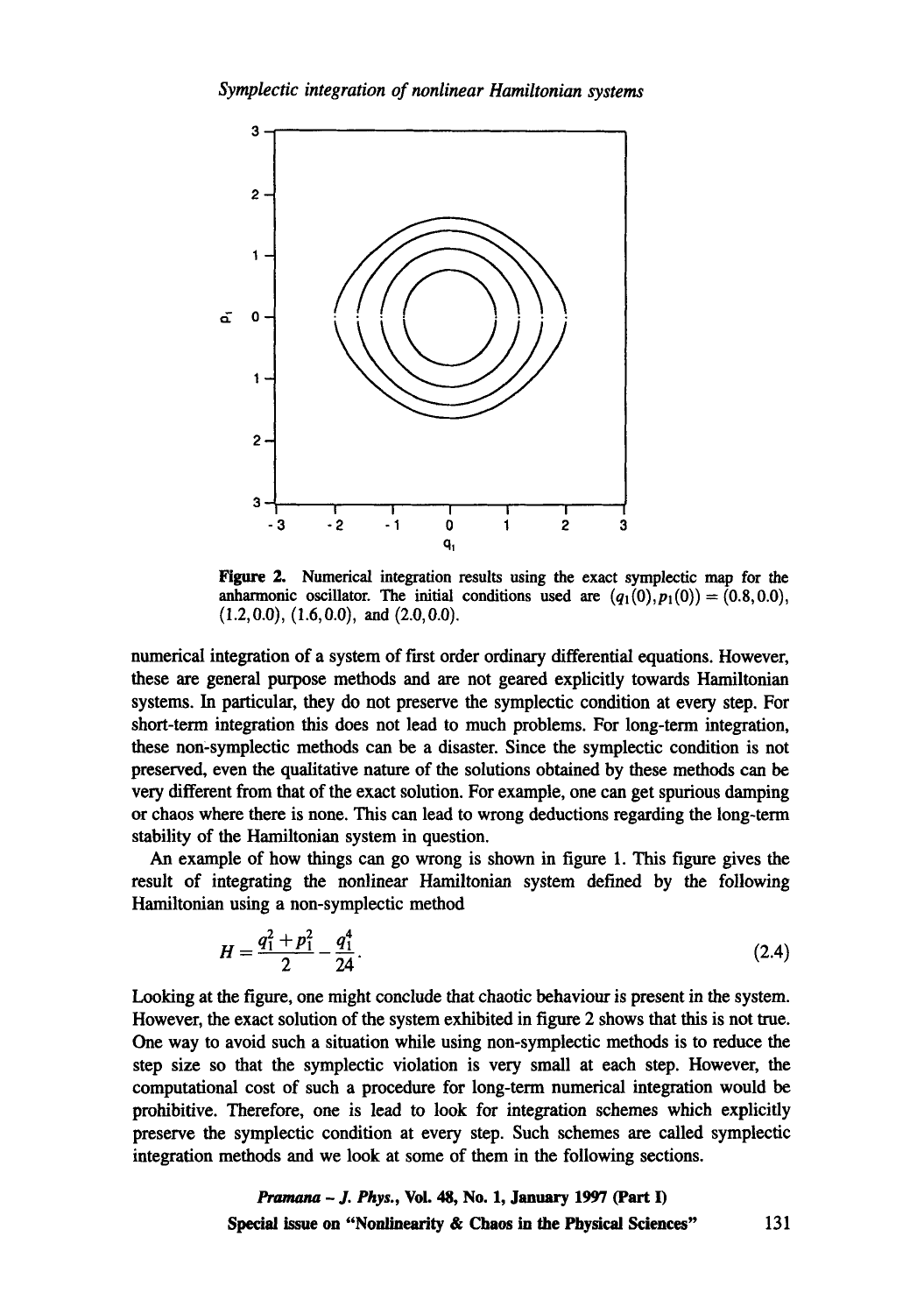#### **3. Generating function methods**

Symplectic integration methods were first discovered by DeVogelaere [1]. However, these results were not widely known. In 1983, Ruth [2] independently discovered symplectic integration methods using canonical generating functions.

The basic idea behind this method is as follows. For simplicity, let us consider a Hamiltonian given by the special form

$$
H(q,p) = A(p) + V(q). \tag{3.1}
$$

Ideally, we would like to make a canonical transformation such that the new Hamiltonian  $H'$  in the new variables is identically zero. However, this is not practical. Hence, we attempt to make *H'* zero up to a given order  $t^k$  [2, 3]

$$
H'(q',p',t) = O(t^{k+1}),
$$
\n(3.2)

where  $q'$  and  $p'$  are the new variables after the canonical transformation. Using the equations of motion [cf. eq.  $(2.1)$ ], we get

$$
q'(t) = q_0 + O(t^{k+1}), \quad p'(t) = p_0 + O(t^{k+1}).
$$
\n(3.3)

Thus, the motion is simple in the new coordinates. Once this is accomplished, we can invert the canonical transformation to get the motion in the original variables (accurate to order k). Therefore we get a map from  $q(0)$ ,  $p(0)$  to  $q(t)$ ,  $p(t)$  (again accurate to order k). Now we can repeat the process to go from  $q(t)$ ,  $p(t)$  to  $q(2t)$ ,  $p(2t)$  and so on. Thus, we have an integration algorithm (of order  $k$ ) for the Hamiltonian system which allows us to step forward in time starting from the intitial conditions. Of course, we will typically take the time step  $t$  at every stage to be small so that the error generated (which is of order  $t^{k+1}$ ) is small. Since canonical transformations explicitly preserve the symplectic condition, we in fact have a symplectic integrator of order  $k$ .

We did not specify above how the canonical transformation is to be performed. This is done using the generating function method [21 ]. We use a generating function of the new coordinates and the old momenta [2, 3]

$$
F_3(q', p, t) = -q' \cdot p + G(q', p, t). \tag{3.4}
$$

Now we derive a simple symplectic integration method using the technique described above. Let the generating function be specified by [2]

$$
G = -H(q',p)t = -[A(p) + V(q')]t.
$$
\n(3.5)

Using the canonical transformation equations appropriate for this generating function  $[21]$  we get

$$
p'_{i} = p_{i} + \frac{\partial V(q')}{\partial q'_{i}} t,
$$
  
\n
$$
q_{i} = q'_{i} + \frac{\partial A(p)}{\partial p_{i}} t.
$$
\n(3.6)

Note that the momentum equation would in general be an implicit equation in  $p$  which has to be inverted to obtain p as a function of  $p'$ . This can be done explicitly only for

*Pramana - J. Phys.,* Vol. 48, No. 1, January 1997 (Part I) 132 Special issue **on "Nonlinearity & Chaos in the Physical Sciences"**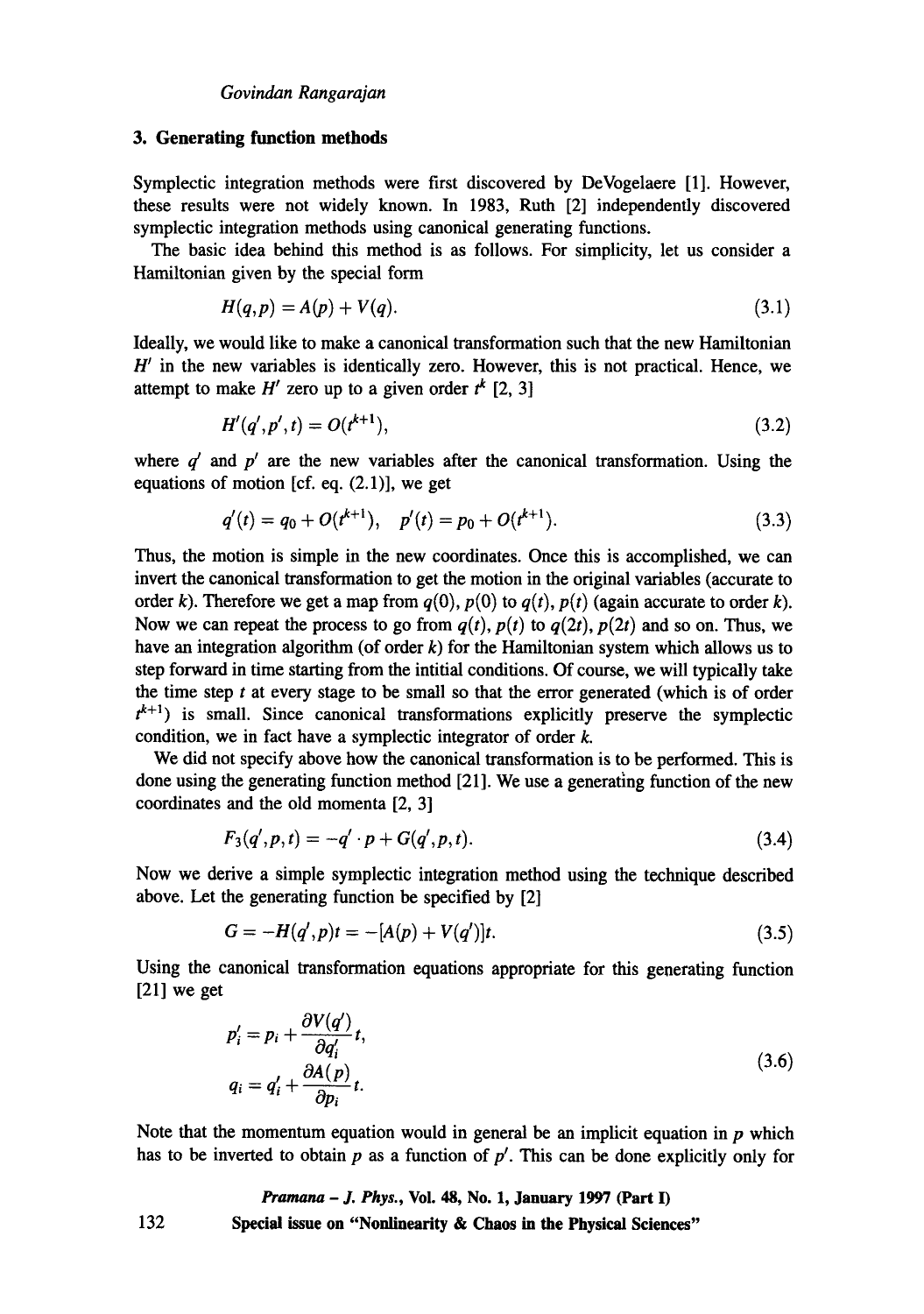Hamiltonians having a simple form. In general, one has to solve the equation numerically to obtain  $p$  as a function of  $p'$ . This complication is the greatest drawback of the generating function method. In our case, because of the special form of our Hamiltonian, we can easily invert the momentum equation. Then, we can write the new Hamiltonian in terms of  $q'$  and  $p'$  as follows [2]:

$$
H' \sim t \sum_{i=1}^{n} \frac{\partial V(q')}{\partial q'_i} \frac{\partial A(p')}{\partial p'_i} + O(t^2). \tag{3.7}
$$

Consequently, one gets

$$
q' = q_0 + O(t^2), \quad p' = p_0 + O(t^2). \tag{3.8}
$$

Thus, we have succeeded in obtaining a symplectic integration method of order 1 for our simple Hamiltonian.

Following the same procedure, one can in principle get symplectic integration methods of higher order. However, it is not easy to obtain the necessary canonical transformations. In general, one uses a series of transformations to attain the final goal. For example, for the special Hamiltonian given in (3.1), a fourth order symplectic integration method is given by the following equations [3]

$$
p_i^{(l+1)} = p_i^{(l)} - c_l t \frac{\partial V}{\partial q_i^{(l)}}, \quad q_i^{(l+1)} = q_i^{(l)} - d_l t \frac{\partial A}{\partial p_i^{(l+1)}}; \quad l = 0, 1, 2, 3, 4. \quad (3.9)
$$

Here the index *l* labels successive canonical transformations. Moreover,  $q^{(0)} = q_0$  and  $p^{(0)} = p_0$  (the initial conditions). The unknown coefficients  $c_l$ ,  $d_l$  are determined by the condition that the new Hamiltonian in terms of the final canonical variables is zero upto order  $t^4$ . One possible solution is given below [3, 5]:

$$
c_1 = c_4 = a + \frac{1}{2}, c_2 = c_3 = -a, d_1 = d_3 = 2a + 1, d_2 = -4a - 1, d_4 = 0,
$$
\n(3.10)

where  $a = 0.1756...$ 

The necessary canonical transformations become more and more difficult to solve for as one goes to higher orders. Further, for complicated Hamiltonians the inversion of the momenta equations becomes impossible analytically. One has to invert them numerically (typically using Newton-Raphson method) with its attendent convergence problems. Also, this slows down the integration algorithm considerably. We shall see that these problems are solved by using Lie algebraic methods.

#### **4. Symplectic RK and RKN methods**

In this section, we discuss Runge-Kutta and Runge-Kutta-Nystrom methods that are explicitly symplectic  $[14-20]$ . We start with the set of  $2n$  first-order differential equations for a Hamiltonian system [cf. eq. (2.1)] which we reformulate as follows:

$$
\frac{\mathrm{d}z}{\mathrm{d}t}=f(z),\quad z(t_0)=z_0,
$$

*Pramana - J. Phys.,* Vol. 48, No. 1, January 1997 (Part I) Special issue **on "Nonlinearity & Chaos in the Physical Sciences"** 133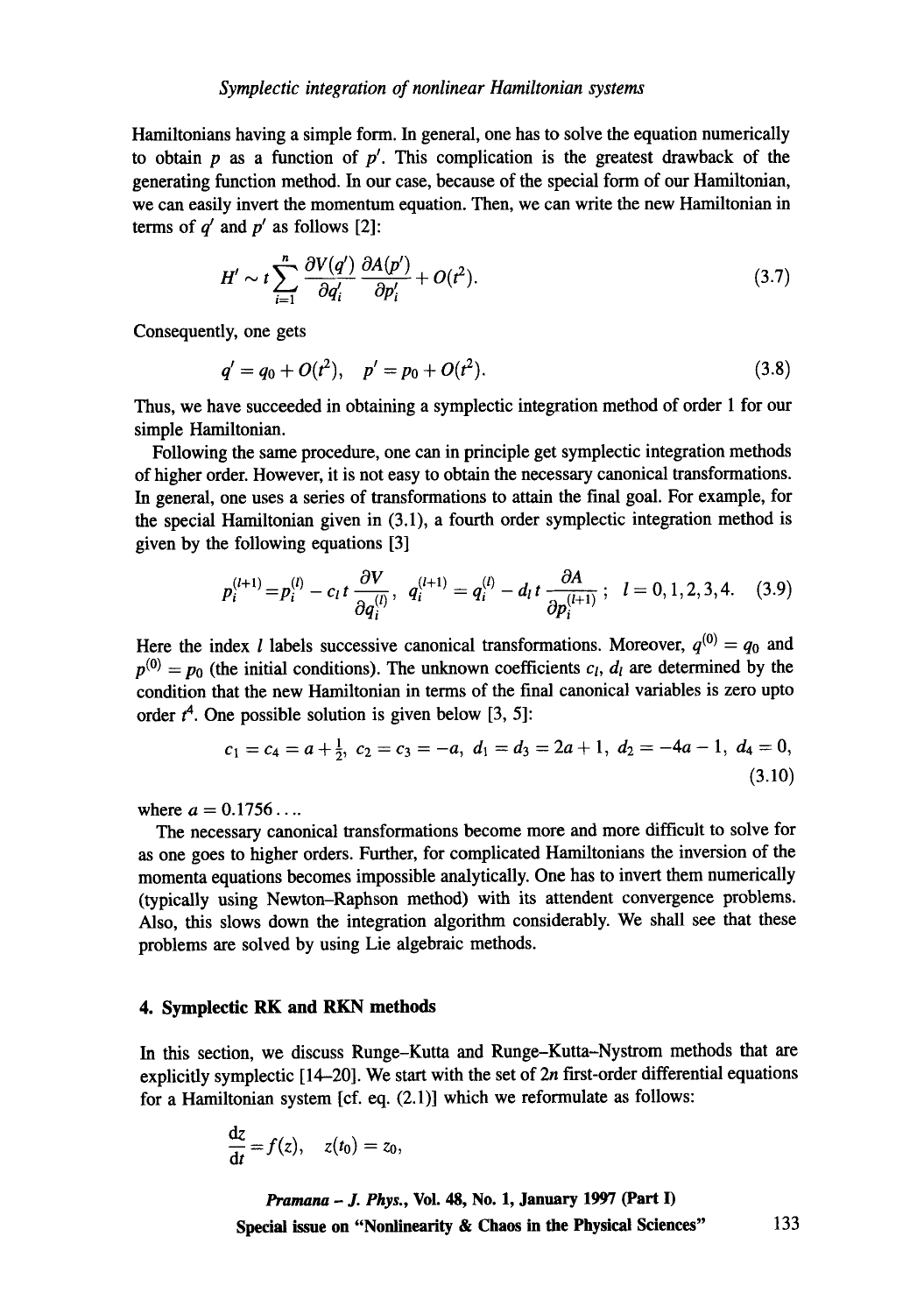where  $z = (q, p)$  is a 2n-vector and f is a vector function specified by the right hand side of (2.1).

An s-stage Runge-Kutta method to integrate the above system of differential equations is given by [20]

$$
Z_i = z_n + h \sum_{j=1}^s a_{ij} f(Z_j), \quad i = 1, 2, ..., s,
$$
 (4.1)

$$
z_{n+1} = z_n + h \sum_{j=1}^{s} b_j f(Z_j).
$$
 (4.2)

Here h is the step size and  $z_n$ ,  $z_{n+1}$  are the values of phase space variables at the end of the nth and  $(n + 1)$ th integration steps respectively. The coefficients  $a_{ij}$  and  $b_j$  have specific values depending on the RK method under consideration. The RK method is said to be explicit [20] if  $a_{ij}$  vanishes for  $i \leq j$ . In this case, the vectors  $Z_j$  can be solved recursively without having to solve any implicit equations. The method is called diagonally implicit if  $a_{ii}$  vanishes for  $i < j$  and implicit otherwise. It can be shown [17] that only implicit RK methods can be symplectic. These are symplectic if the following condition is satisfied [17]:

$$
b_i a_{ij} + b_j a_{ji} - b_i b_j = 0, \quad i, j = 1, 2, \ldots, s.
$$

An example of a two-stage implicit RK method which is symplectic is specified by

$$
a_{11} = a_{22} = \frac{1}{4}
$$
,  $a_{12} = \frac{1}{4} - \frac{\sqrt{3}}{6}$ ,  $a_{21} = \frac{1}{4} + \frac{\sqrt{3}}{6}$ ,  $b_1 = b_2 = \frac{1}{2}$ . (4.3)

This can be shown to be a symplectic integrator of order 4. In fact, this is one member of a family of symplectic RK methods which go by the name of Gauss-Legendre methods [20]. However, these are computationally costly methods. Iserles<sup>[16]</sup> has derived more efficient symplectic RK methods.

Next, we consider Runge-Kutta-Nystrom (RKN) methods. For simplicity, we restrict ourselves to Hamiltonians of the form  $H = p^2/2 + V(q)$ . The equations of motion for such Hamiltonians can be written as

$$
\frac{\mathrm{d}^2q}{\mathrm{d}t^2}=f(q),
$$

where f is the gradient of  $-V$ . The above system can be solved by an s-stage RKN method [20]

$$
Q_i = q_n + hc_i p_n + h^2 \sum_{i=1}^s a_{ij} f(Q_j), \quad j = 1, 2, ..., s,
$$
 (4.4)

$$
p_{n+1} = p_n + h \sum_{j=1}^{s} b_j f(Q_j), \qquad (4.5)
$$

$$
q_{n+1} = q_n + hp_n + h^2 \sum_{j=1}^s \overline{b}_j f(Q_j).
$$
 (4.6)

*Pramana - J. Phys.,* **Vol. 48, No. 1, January 1997 (Part I)** 

**Special issue on "Nonlinearity & Chaos in the Physical Sciences"** 

134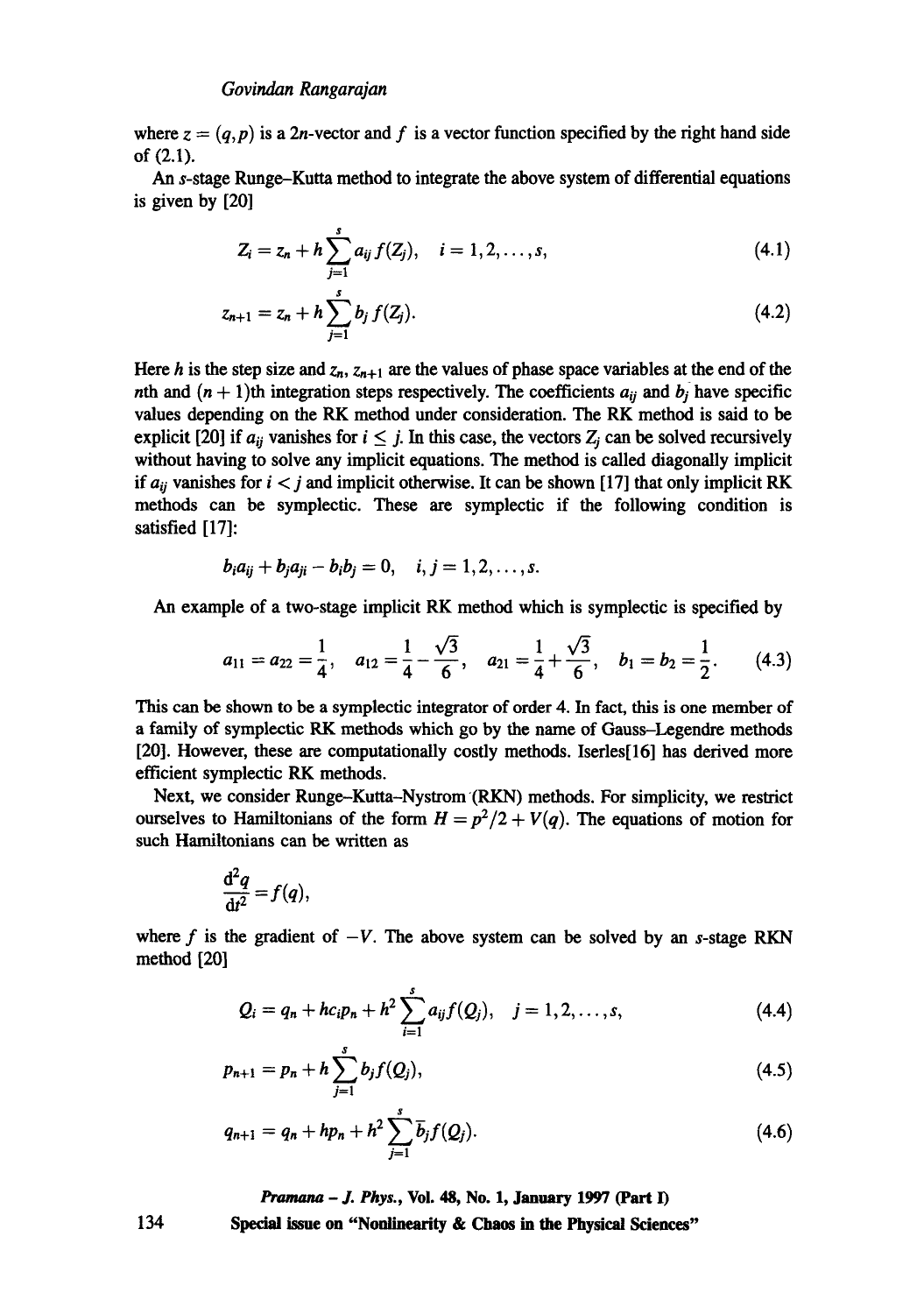This method is symplectic if the following conditions are satisfied [15,18]

$$
b_i - b_i + b_i c_i = 0, \quad i = 1, 2, \ldots, s,
$$
\n(4.7)

$$
b_i a_{ij} - b_j a_{ji} - b_i \overline{b}_j + b_j \overline{b}_i = 0, \quad i = 1, 2, ..., j - 1; \quad j = 2, 3, ..., s.
$$
 (4.8)

Unlike RK methods, explicit RKN methods can also be symplectic.

The simplest symplectic one-stage RKN method is the Stormer-Verlet method of order 2 specified by

$$
a_{11} = 0
$$
,  $c_1 = 0.5$ ,  $b_1 = 0.5$ ,  $b_1 = 1$ .

The above method is used extensively in molecular dynamics simulations. Higher order symplectic RKN methods have been derived. The highest order method currently available is the explicit 13-stage method of order 8 obtained by Calvo and Sanz-Sema [19]. Symplectic RKN methods have also been obtained using collocation and perturbed collocation techniques [20].

#### **5. Lie algebraic methods**

One of the approaches to symplectic integration is the use of Lie algebraic methods [3, 5, 7-13]. Before going into the details we need to consider some mathematical preliminaries. The common denominator in all these approaches is the representation of Hamiltonian systems by symplectic maps [22] which are then iterated to obtain the time evolution of the system.

We start by defining certain mathematical objects. For simplicity, we restrict ourselves to three degree-of-freedom systems. Let us denote the collection of six phase-space variables  $q_i$ ,  $p_i$  ( $i = 1, 2, 3$ ) by the symbol z:

$$
z = (q_1, p_1, q_2, p_2, q_3, p_3). \tag{5.1}
$$

The Lie operator corresponding to a phase-space function  $f(z)$  is denoted by:  $f(z)$ :. It is defined by its action on a phase-space function  $g(z)$  as shown below

$$
f(z): g(z) = [f(z), g(z)].
$$
\n(5.2)

Here  $[f(z), g(z)]$  denotes the usual Poisson bracket of the functions  $f(z)$  and  $g(z)$  [cf. eq. (2.2)]. Next, we define the exponential of a Lie operator. It is called a Lie transformation and is given by

$$
e^{f(z)} = \sum_{n=0}^{\infty} \frac{f(z)!}{n!}.
$$
 (5.3)

Powers of :  $f(z)$ : that appear in the above equation are defined recursively by the relation

$$
: f(z).^{n} g(z) = : f(z).^{n-1} [f(z), g(z)], \qquad (5.4)
$$

with

$$
f(z)^{0}g(z) = g(z). \tag{5.5}
$$

For further details regarding Lie operators and Lie transformations, see [22].

*Pramana - J. Phys.,* **Vol. 48, No. 1, January 1997 (Part I) Special issue on "Nonlinearity & Chaos in the Physical Sciences"** 135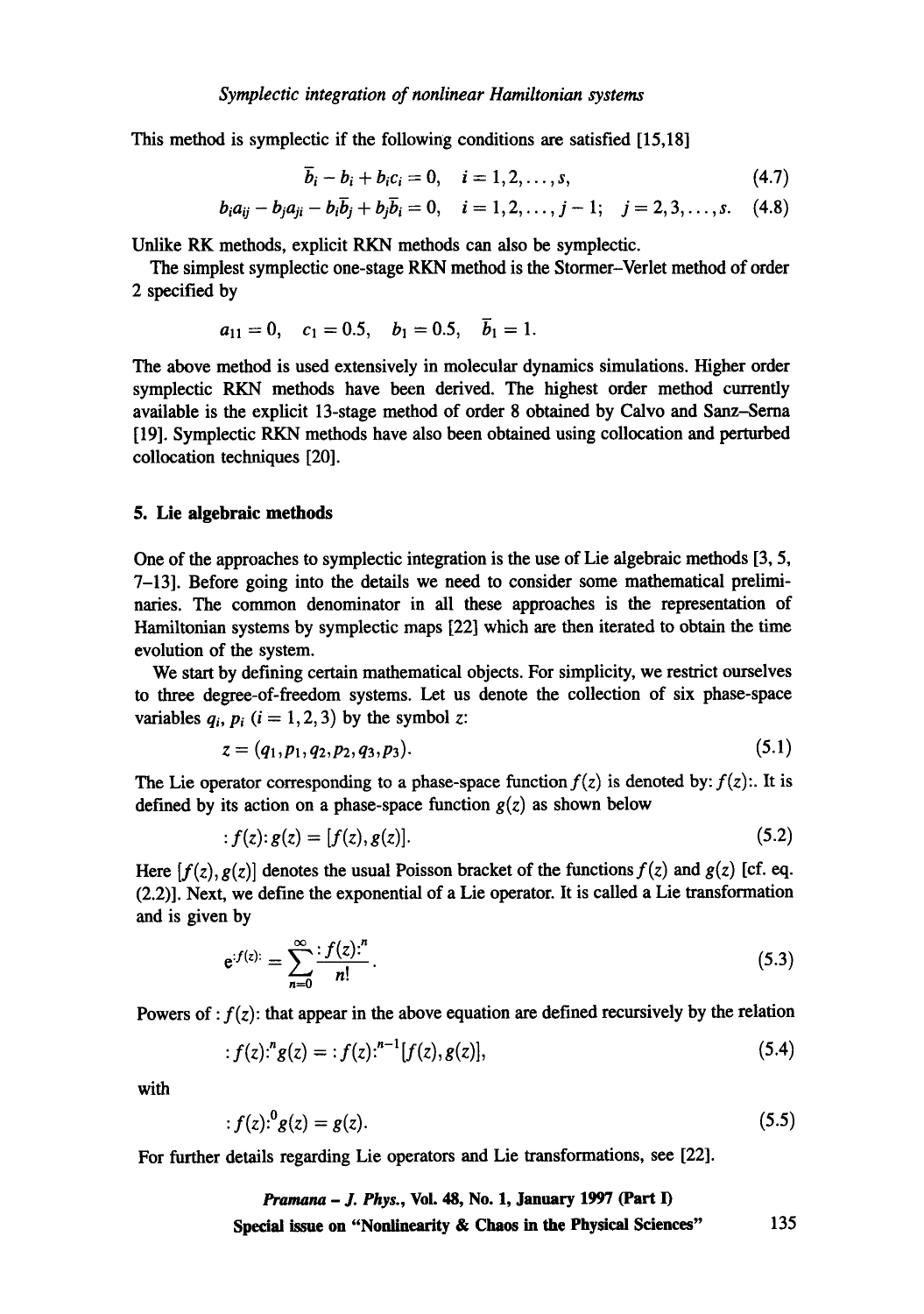## *Govindan Rangarajan*

The time evolution of the Hamiltonian system can be represented by a symplectic map  $M$  [22] as follows:

$$
\frac{d\mathcal{M}}{dt} = \mathcal{M} \colon -H(z_0) \colon \tag{5.6}
$$

Symplectic maps are maps whose Jacobian matrices  $M(z)$  satisfy the following symplectic condition

$$
M(z)JM(z)=J\,,\tag{5.7}
$$

where  $\tilde{M}$  is the transpose of M and J is an antisymmetric matrix defined as follows:

$$
J = \begin{pmatrix} 0 & 1 & 0 & 0 & 0 & 0 \\ -1 & 0 & 0 & 0 & 0 & 0 \\ 0 & 0 & 0 & 1 & 0 & 0 \\ 0 & 0 & -1 & 0 & 0 & 0 \\ 0 & 0 & 0 & 0 & 0 & 1 \\ 0 & 0 & 0 & 0 & -1 & 0 \end{pmatrix}.
$$
 (5.8)

Matrices  $M$  satisfying  $(5.7)$  are called symplectic matrices and the corresponding maps  $M$  symplectic maps. Symplectic maps explicitly preserve the symplectic condition. It can be shown [22] that the set of all  $\mathcal{M}$ 's forms an infinite dimensional Lie group of symplectic maps. On the other hand, the set of all real  $6 \times 6$  symplectic matrices forms the finite dimensional real symplectic group  $Sp(6, R)$ .

The above map M gives the final state  $z^{(1)}$  of a particle after one time step as a function of its initial state  $z^{(0)}$ :

$$
z^{(1)} = M z^{(0)}.
$$
\n(5.9)

To obtain the state of a particle after  $N$  time steps, one has to merely iterate the above mapping  $N$  times i.e.

$$
z^{(N)} = \mathcal{M}^N z^{(0)}.
$$
\n(5.10)

Thus, we have obtained an integrator that is symplectic (since  $M$  preserves symplecticity). Moreover, we have the values of phase space variables after one time step as explicit functions of the initial values.

#### 5.1 *Generating function methods*

We reformulate the generating function method using Lie algebraic techniques [3]. For a time-independent Hamiltonian, (5.6) can be solved formally to give

$$
\mathcal{M}(t) = \exp\left(\frac{t - t}{a_0}\right)
$$
\n<sup>(5.11)</sup>

If one could solve this explicitly, one would get a symplectic integrator valid to arbitrary order since symplectic maps explicitly preserve the symplectic condition. However, unless the Hamiltonian is integrable, one can not evaluate the Lie transformation on the right hand side. On the other hand, for special Hamiltonians, it may be-possible to split

## *Pramana - J. Phys.,* **Vol. 48, No. 1, January 1997 (Part I)**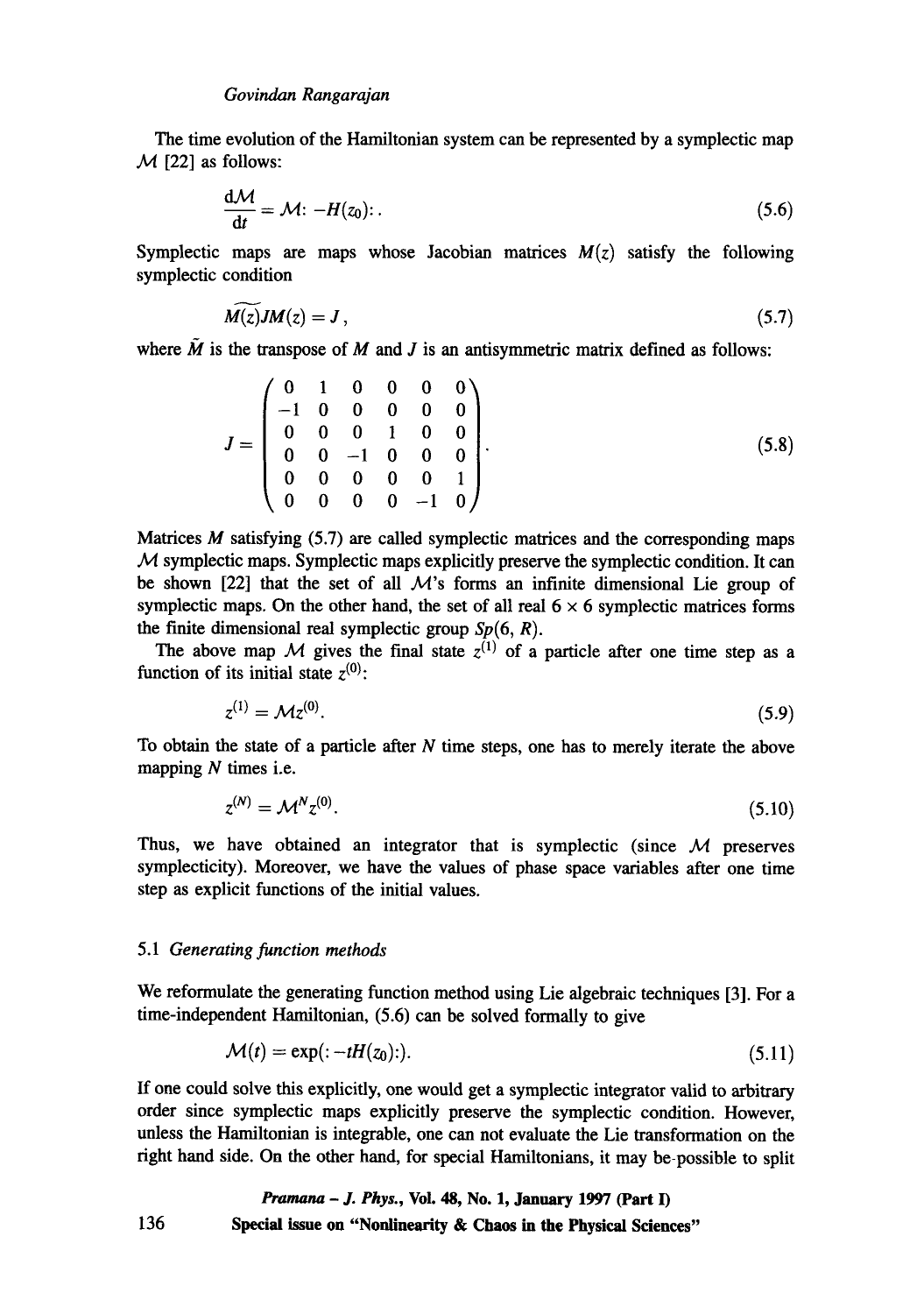the Hamiltonian as follows:

$$
H = H_1 + H_2,
$$
  
\n
$$
\mathcal{N}_i(t) \equiv \exp(-tH_i; \quad i = 1, 2,
$$
\n(5.12)

where the symplectic map  $\mathcal{N}_i$  can be evaluated exactly (or up to order  $t^k$ , the order of the symplectic integration method that we wish to derive). The above restriction is a drawback of this method (equivalent to the invertibility of momenta equation in  $\S 3$ ). We will overcome this restriction in the next subsection.

Under the assumption that  $H$  can be split as above, one can construct symplectic integration methods as follows. Consider

$$
\mathcal{N}(t) = \mathcal{N}_1(t)\mathcal{N}_2(t). \tag{5.13}
$$

Since each symplectic map  $\mathcal{N}_i$  is a canonical transformation [22],  $\mathcal{N}$  is a product of two canonical transformations. Therefore, this is just a reformulation of the generating function method considered in §3. Using the group-theoretical Campbell-Baker-Hausdorff (CBH) formula [23], one obtains

$$
\mathcal{N}(t) = \mathcal{N}_1(t)\mathcal{N}_2(t) = \exp(-tH_1 - tH_2 - t^2[H_1, H_2]/2 + \cdots).
$$
 (5.14)

Using eq. (5.12), we get

$$
\mathcal{N}(t) = \mathcal{M}(t) + O(t^2). \tag{5.15}
$$

Thus,  $\mathcal{N}(t)$  is a symplectic first-order approximation to  $\mathcal{M}(t)$  and consequently, we get  $z(t)$  as a function of  $z(0)$  accurate to order t. In other words, we have succeeded in obtaining a first-order symplectic integrator. If we apply this to the  $H$  given in (3.1) with  $H_1 = A(p)$  and  $H_2 = V(q)$ , we get back (3.6). This again demonstrates the equivalence of this method with the generating function method described in § 3.

To obtain a fourth-order symplectic integrator, we start with the relation [3]

$$
\mathcal{N}(t) = e^A e^B e^{\alpha A} e^{\beta B} e^{\alpha A} e^B e^A,
$$

where

$$
2(1+\alpha)A = -tH_1; (2+\beta) = -tH_2.
$$

If

$$
\alpha=1-2^{1/3},\quad \beta=\frac{4\alpha^2-4\alpha-2}{\left(\alpha+1\right)^2},
$$

we get [3]

$$
\mathcal{N}(t) = \mathcal{M}(t) + O(t^5).
$$

This is of course a symplectic integrator of order 4. This is actually the same integrator that we discussed in  $\S 3$  in a different form.

The above method was further generalized by Yoshida [7] to obtain symplectic integrators of arbitrary even orders for Hamiltonians of the form given in (3.1).

## *5.2 Symplectic completion of symplectic jets*

In this approach [8-10, 12, 13], symplecticity is achieved by refactorizing the truncated symplectic map using the so-called 'jolt maps'.

> *Pramana - J. Phys.,* **Voi. 48, No. 1, January 1997 (Part I)**  Special issue on "Nonlinearity & Chaos in the Physical Sciences" 137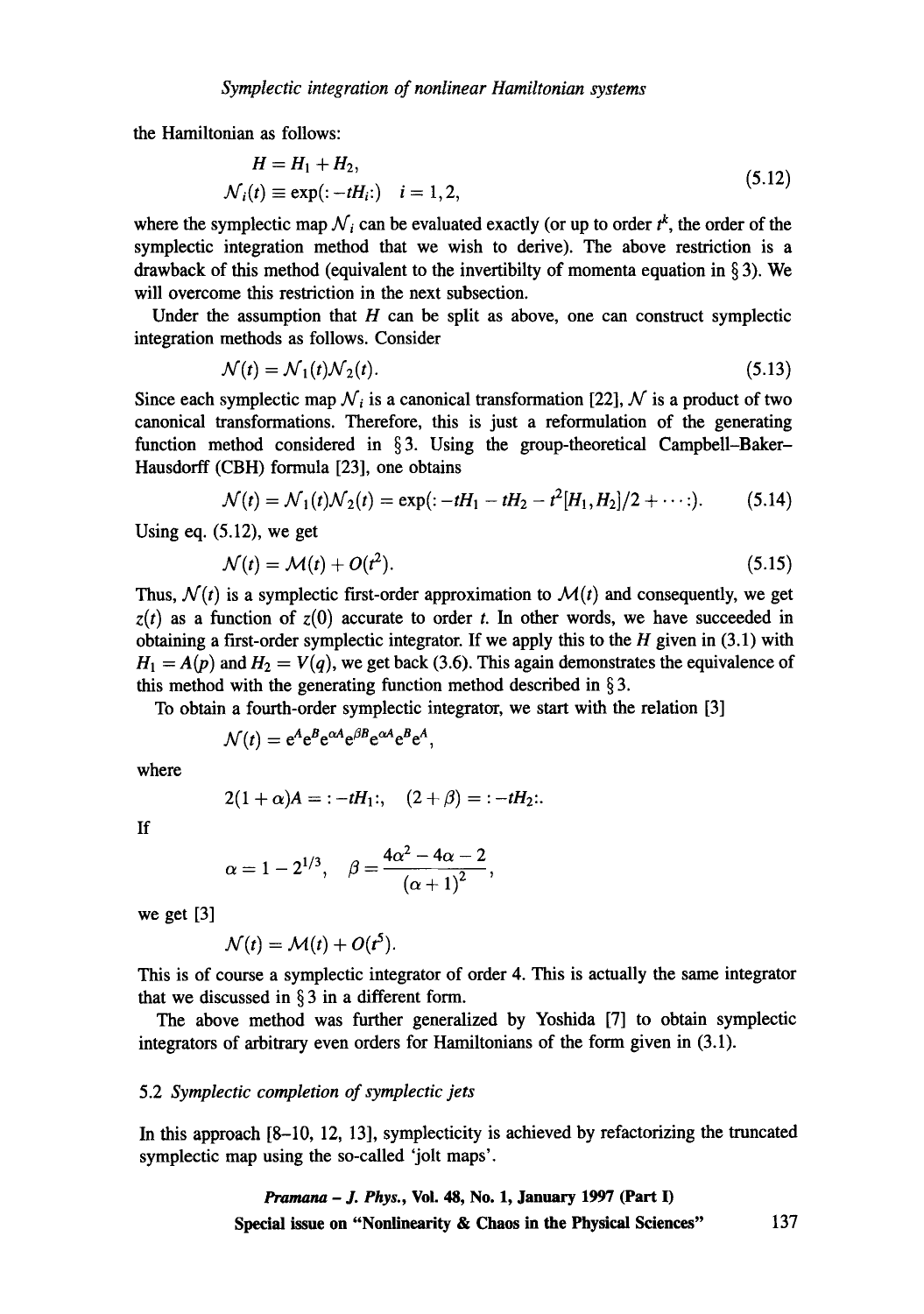We start by factorizing the symplectic map  $M$  [cf. eq. (5.6)] representing the Hamiltonian system using the Dragt-Finn factorization theorem [22, 24] from Lie perturbation theory:

$$
\mathcal{M} = \hat{\mathbf{M}} e^{i f_3} e^{i f_4 \cdots} e^{i f_n \cdots} \tag{5.16}
$$

Here  $\hat{M}$  gives the linear part of the map and hence has an equivalent representation in terms of the Jacobian matrix  $M(0)$  of the map  $M$  at the origin [22]:

$$
\hat{M}z_i = M_{ij}z_j = (Mz)_i. \tag{5.17}
$$

Thus,  $\hat{M}$  is said to be the Lie transformation corresponding to the  $6 \times 6$  matrix M belonging to  $Sp(6, R)$ . The infinite product of Lie transformations  $exp(:,f_n))$  $(n = 3, 4, ...)$  in (5.16) represents the nonlinear part of M. Here  $f_n(z)$  denotes a homogeneous polynomial (in  $z$ ) of degree *n* uniquely determined by the factorization theorem.

One can not use  $M$  in the form given in (5.16) for numerical computations since it involves an infinite number of Lie transformations. Using the perturbation theory approach, we therefore truncate  $M$  as follows:

$$
\mathcal{M} \approx \hat{\mathbf{M}} e^{i f_3} e^{i f_4} \cdots e^{i f_p}.
$$
\n(5.18)

However, each exponential  $e^{i f_n}$  in M still contains an infinite number of terms in its Taylor series expansion. One possible way around this is to truncate the Taylor series generated by the Lie transformations to order  $P$  giving the following truncated map (denoted by  $\mathcal{M}_P$ ):

$$
M_{PZ} = M(1 + : f_3 : + \cdots)(1 + : f_4 : + \cdots) \cdots
$$
  
 
$$
\cdots (1 + : f_p : + \cdots)z.
$$
 (5.19)

Here the power series is truncated in such a way that the highest order term generated is  $z^{P-1}$ . The truncated map  $\mathcal{M}_P$  is called a symplectic jet of order P (for a more precise definition, see [10]). Despite its name,  $M<sub>P</sub>$  is not symplectic because of the truncation of the Taylor series. Therefore, it can lead to spurious damping or growth (as discussed earlier).

The basic idea behind the approaches followed [8, 10, 12] is to refactorize  $\mathcal{M}_P$  [cf. eq. (5.19)] as a product of symplectic maps that can be evaluated exactly. This process of refactorizing  $M_P$  goes by the name of 'symplectic completion of symplectic jets'.

We begin this process by defining jolt maps. Consider the symplectic map given by  $e^{i\xi(z)}$ : where  $g(z)$  is a function of the phase space variables z. It is called a jolt map if :  $g(z)$ : is a nilpotent operator of rank 2 i.e. if the following condition is satisfied

$$
g(z)^2 z = 0. \tag{5.20}
$$

The function  $g(z)$  is then called a jolt function. We note that jolt maps have only two nonzero terms in their Taylor series expansions [cf. eq. (5.3)]. Hence they can be evaluated exactly without any truncation. The term jolt map was first introduced in [12]. An example of jolt map [10] is given below:

$$
e^{iRf(q_1,q_2,q_3)}.\t(5.21)
$$

#### *Pramana - J. Phys.,* **Vol. 48, No. 1, January 1997 (Part I)**

**Special issue on "Nonlinearity & Chaos in the Physical Sciences"** 

138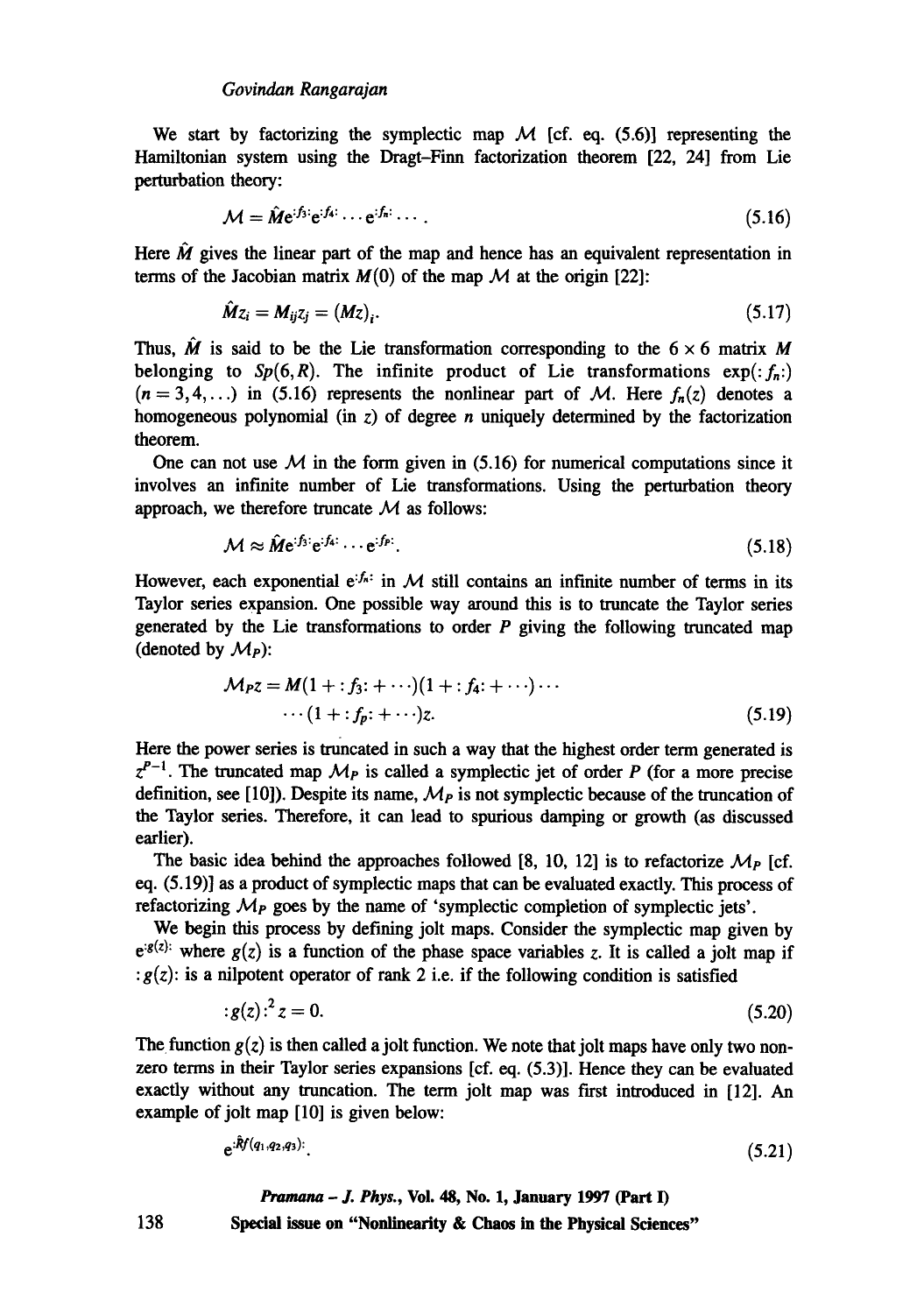Here  $f(q_1,q_2,q_3)$  is an nth degree polynomial in variables  $q_1, q_2$ , and  $q_3$  and  $\hat{R}$  is the Lie transformation corresponding to a  $6 \times 6$  matrix R belonging to any subgroup of  $Sp(6, R)$ .  $\hat{R}$  is given by the following relation [cf. eq. (5.17)]

$$
\hat{R}z_i = R_{ij}z_j = (Rz)_i. \tag{5.22}
$$

Now we can formulate the problem [8]. Given the map  $\mathcal{M}_P$ , find another map  $\mathcal J$ specified by the following product of  $K$  jolt maps

$$
\mathcal{J} = \hat{M} e^{i8_3^{(1)} + g_4^{(1)} + \dots + g_p^{(1)} :} e^{i8_3^{(2)} + g_4^{(2)} + \dots + g_p^{(2)} :} \dots e^{i8_3^{(K)} + g_4^{(K)} + \dots + g_p^{(K)} :}
$$
(5.23)

such that this map agrees with  $M_p$  to order P i.e.

$$
\mathcal{J} \cong \mathcal{M}_P \quad \text{to order } P. \tag{5.24}
$$

Here  $g_n^{(i)}$ 's are (homogeneous) jolt polynomials of degree *n* given by the following relation

$$
g_n^{(i)} = \beta_n^{(i)} \hat{R}_i q_1^n \quad i = 1, 2, \dots, K,
$$
\n(5.25)

where  $\beta_n^{(i)}$  is a real coefficient. The matrices  $R_i$  belong to a subgroup of  $Sp(6, R)$ (including  $Sp(6, R)$  itself) and  $\hat{R}_i$  denotes the Lie transformation corresponding to these matrices [cf. eq. (5.22)]. Since  $\mathcal J$  is given as a product of finite number of jolt maps, it can be evaluated exactly without any truncation. Thus it gives a symplectic approximation to  $M_P$  accurate to order P.

By comparing terms of same order in  $M<sub>P</sub>$  and  $J$ , the problem of obtaining a symplectic completion for  $M<sub>P</sub>$  can be reduced to the following general problem: Given a nth degree homogeneous polynomial  $f_n$  and K matrices  $R_i$ , find the coefficients  $\beta_n^{(i)}$ 's such that the following condition is satisfied

$$
\sum_{i=1}^{K} \beta_n^{(i)} \hat{R}_i q_1^n = f_n. \tag{5.26}
$$

Typically, one has more  $\beta_n^{(i)}$ 's than there are equations. So, one imposes constraints on these coefficients. In [10], the sum of squares of these coefficients is minimized. A more sophisticated approach can be found in [12, 13].

To proceed further, following the approach given in [10], one goes to the continuum limit of the above problem. We get the following continuum problem: Given an nth degree homogeneous polynomial  $f_n$  and a subgroup G of  $Sp(6, R)$  on which invariant integration is well defined, find the function  $g(u)$  such that the following condition is satisfied

$$
f_n = \int_G du \, g(u) \hat{R}(u) q_1^n. \tag{5.27}
$$

Here *u* denotes a general element of the group G and  $\hat{R}(u)$  denotes the Lie transformation corresponding to u. All integrations are invariant integrations performed over the group G. Again, an appropriate constraint on  $g(u)$  is imposed.

This problem has been solved [10] by taking the group  $G$  to be  $SU(3)$ . The solution is given by:

$$
g(u) = \sum_{j,m} \frac{\mathrm{d}\phi_m^j}{\xi^j} \bar{\mathcal{D}}_{mm_j}^j(u), \quad j \leq n. \tag{5.28}
$$

Here,  $\xi_i$ 's (all of which can be shown to be non-zero) and  $\phi_m^j$ 's are the coefficients

## *Pramana - J. Phys.,* Vol. 48, No. 1, January 1997 (Part I) Special issue on "Nonlinearity & Chaos in the Physical Sciences" 139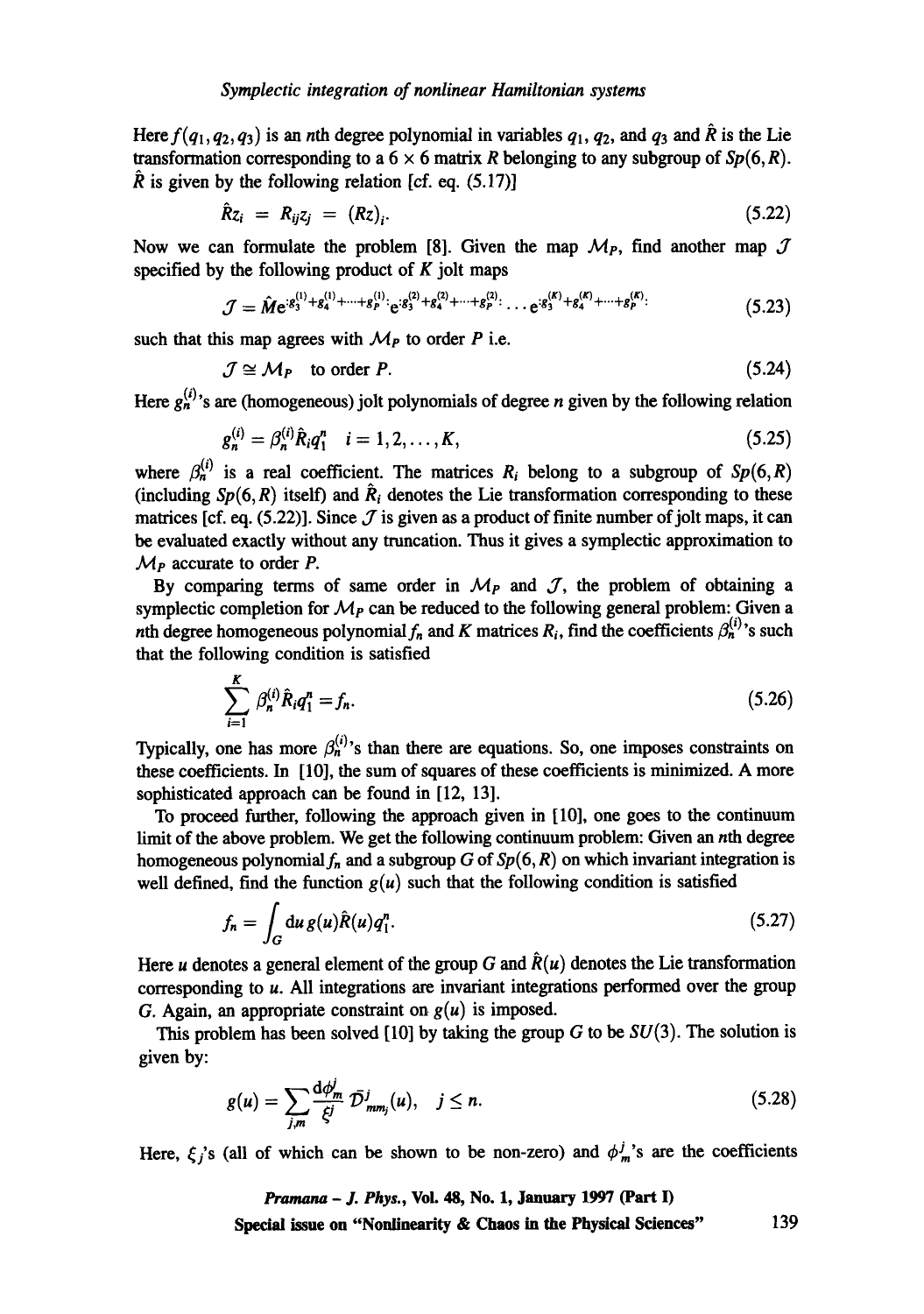#### *Govindan Rangarajan*

obtained by expanding  $q_1^n$  and  $f_n$  respectively in terms of  $SU(3)$  basis vectors. Further,  $\bar{\mathcal{D}}_{mm}^{j}(u)$ 's are the complex conjugates of the usual D matrices that occur in  $SU(3)$ representation theory. Finally,  $d$  is the dimension of the  $SU(3)$  representation labeled by j.

Once the continuum solution has been obtained, one can go back to the discrete case by using discrete subgroups of  $SU(3)$  or by quadrature formulas. See refs [10, 12, 13] for further details.

Now that a solution  $g(u)$  has been obtained, we would like to reduce the number of jolt maps involved in the refactorization so that a fast numerical integration method is obtained. A substantial reduction can be achieved by splitting the integration over  $SU(3)$ as an integration over SO(3) followed by an integration over the coset space *SU(3)/S0(3).*  In ref. [10] it is shown that the number of jolt maps required by following this approach is less than that required by Irwin [8]. Irwin uses the group  $U(1) \times U(1) \times U(1)$ . However, there are still many theoretical problems regarding integration over coset spaces etc. which are not fully resolved. Work is still proceeding along these lines.

#### 5.3 *Solvable map method*

In this approach [9,11], the symplectic map  $M$  is refactorized using the so-called 'solvable maps'.

Solvable maps [11] are generalizations of Cremona maps. The class of Cremona maps includes only those symplectic maps for which the Taylor series expansion terminates when acting on phase space coordinates. The class of solvable maps also includes those symplectic maps for which the Taylor series expansion can be summed explicitly. The Lie transformation  $exp(.aq_1^{l+2} + bq_1^{l+1}p_1:)$  is a simple example of a solvable map that is not a kick. One finds that

$$
q_1' = \exp( :aq_1^{l+2} + bq_1^{l+1}p_1!) q_1 = \frac{q_1}{[1 + l bq_1']^{\frac{1}{l}}}
$$
 for  $l \ge 1$ , (5.29)

$$
p'_1 = \exp( :aq_1^{l+2} + bq_1^{l+1}p_1!)p_1 = \frac{E - a(q'_1)^{l+2}}{b(q'_1)^{l+1}},
$$
\n(5.30)

where

$$
E = aq_1^{l+2} + bq_1^{l+1}p_1.
$$
\n(5.31)

The basic idea behind the solvable map method is to represent each nonlinear factor  $exp(jf_n)$  in  $M_P$  [cf. eq. (5.18)] as a product of solvable maps:

$$
\exp(\cdot f_n \cdot) = \exp(\cdot g_1 \cdot) \exp(\cdot g_2 \cdot) \cdots \exp(\cdot g_m \cdot) \quad \text{for} \quad n \ge 3. \tag{5.32}
$$

For example, consider the Lie representation of a general fourth order map in one dimension [cf. eq. (5.18)]:

$$
\mathcal{M}_4 = \tilde{M} \exp(\mathbf{f}_3 \cdot) \exp(\mathbf{f}_4 \cdot) \tag{5.33}
$$

where

$$
f_3 = a_1 q_1^3 + a_2 q_1^2 p_1 + a_3 q_1 p_1^2 + a_4 p_1^3, \tag{5.34}
$$

$$
f_4 = a_5 q_1^4 + a_6 q_1^3 p_1 + \dots + a_9 p_1^4. \tag{5.35}
$$

#### *Pramana - J. Phys.,* **Vol. 48, No. 1, January 1997 (Part I)**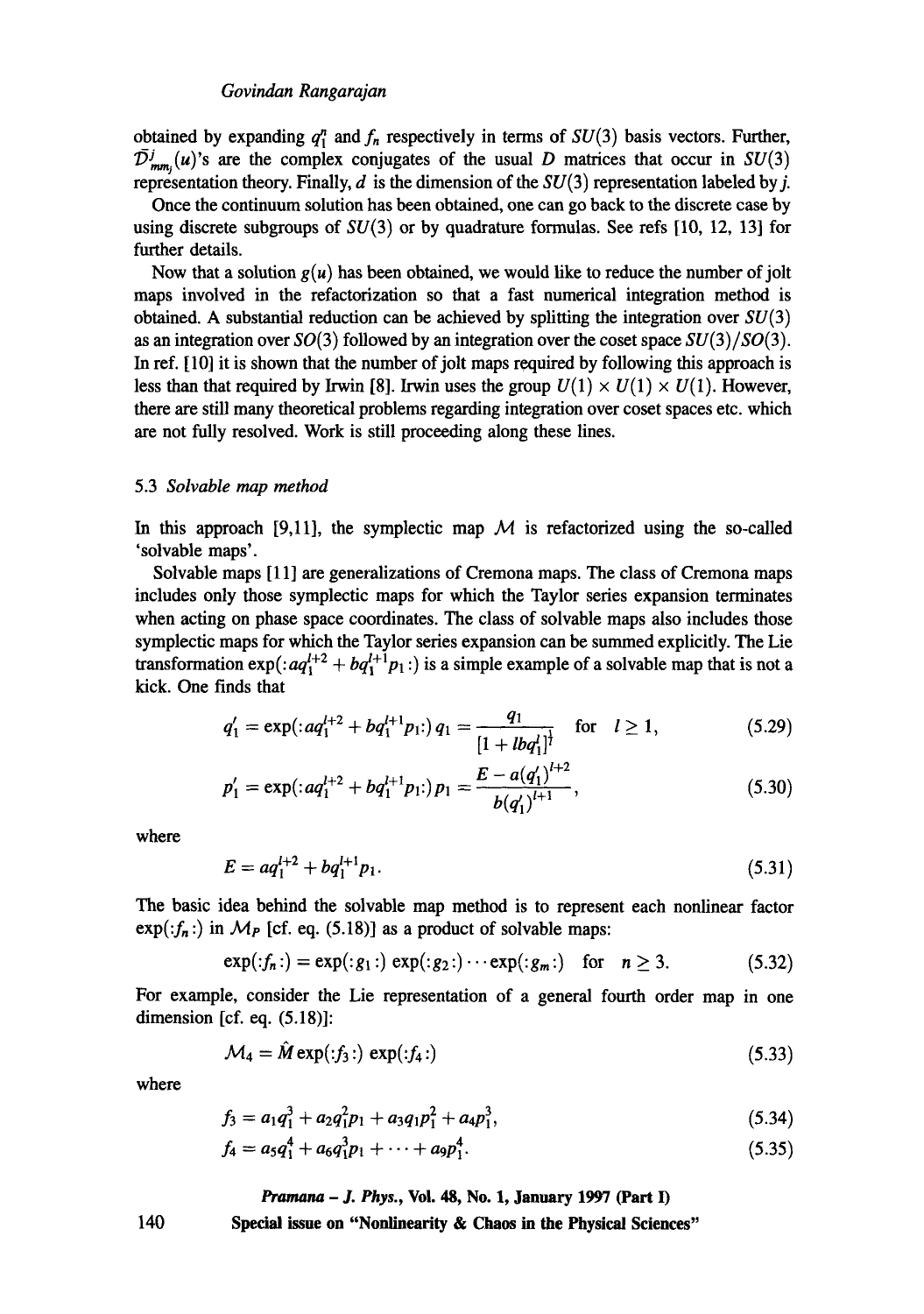This can be represented in terms of solvable maps as given below:

$$
\mathcal{M}_4 = \hat{M} \exp(\frac{b_1 q_1^3 + b_2 q_1^2 p_1)}{p_1 p_2 q_1^2 + b_3 q_1^2 p_1^2}
$$
  
 
$$
\exp(\frac{b_5 q_1^4 + b_6 q_1^3 p_1)}{p_1 p_2 p_1^2 + b_5 p_1^2 p_1^2}
$$
  
 
$$
\exp(\frac{b_5 q_1^4 + b_6 q_1^3 p_1)}{p_1 p_2 p_1^2}
$$
  
 
$$
\exp(\frac{b_5 q_1^4 + b_6 q_1^2 p_1)}{p_1 p_2 p_2^2}
$$
  
 
$$
\exp(\frac{b_5 q_1^4 + b_6 q_1^2 p_1)}{p_1 p_2 p_2^2}
$$
  
 
$$
\exp(\frac{b_5 q_1^2 p_1^2 + b_6 q_1^2 p_1^2)}{p_1 p_2 p_2^2}
$$
  
 (5.36)

where

$$
b_i = a_i
$$
 for  $i = 1, 2, ..., 5$  and  $i = 9$ , (5.37)

$$
b_6 = a_6 - 3a_1a_3,\tag{5.38}
$$

$$
b_7 = a_7 - 9a_1a_4/2 - 3a_2a_3/2, \hspace{1.5cm} (5.39)
$$

$$
b_8 = a_8 - 3a_2a_4. \tag{5.40}
$$

Only some preliminary work has been done on this method. It needs a stronger theoretical foundation.

Another related approach is the monomial factorization method. See Refs [25, 26] for further details.

#### 6. Summary

In this paper, we saw that if integration performed on a Hamiltonian system is not symplectic, one can draw wrong conclusions regarding the long-term stability of the system. We looked at various methods for symplectic integration. There is no single ideal method yet. Generating function methods suffer from the drawback that implicit equations have to be solved numerically during the process of integration with its attendent convergence problems. This can also lead to reduction in the speed of the algorithm. Symplectic RK methods are again implicit. Symplectic RKN methods can be explicit but are slow for long-term integration. This is especially so when one is integrating complicated systems like particle storage rings with thousands of components. Integration using symplectic maps can be very fast since one has to merely iterate the maps. Methods using Lie algebraic properties (like jolt factorization method and solvable map method) also give maps where the final values of variables are explicit functions of initial values. For these reasons, these approaches look most promising especially for long-term integration. However, some theoretical problems associated with these methods are not fully resolved.

## **Acknowledgement**

This work was supported in part by the DAE project No. 48/3/96-R&DH/546.

## **References**

- [1 ] R DeVogelaere, *Methods of integration which preserve the contact transformation property of the Hamilton equations,* N7-ONR-43906
- [2] R D Ruth, *IEEE Trans. Nucl. Sci.* 30, 2669 (1983)
- [3] E Forest and R D Ruth, *Physica* **D43**, 105 (1990)
- [4] Feng Kang, *Proc. 1984 Beijing Symposium on Differential Geometry and Differential Equations* edited by Feng Kang (Science Press, Beijing, 1985), p. 42

*Pramana - J. Phys.,* Vol. 48, No. 1, January 1997 (Part I)